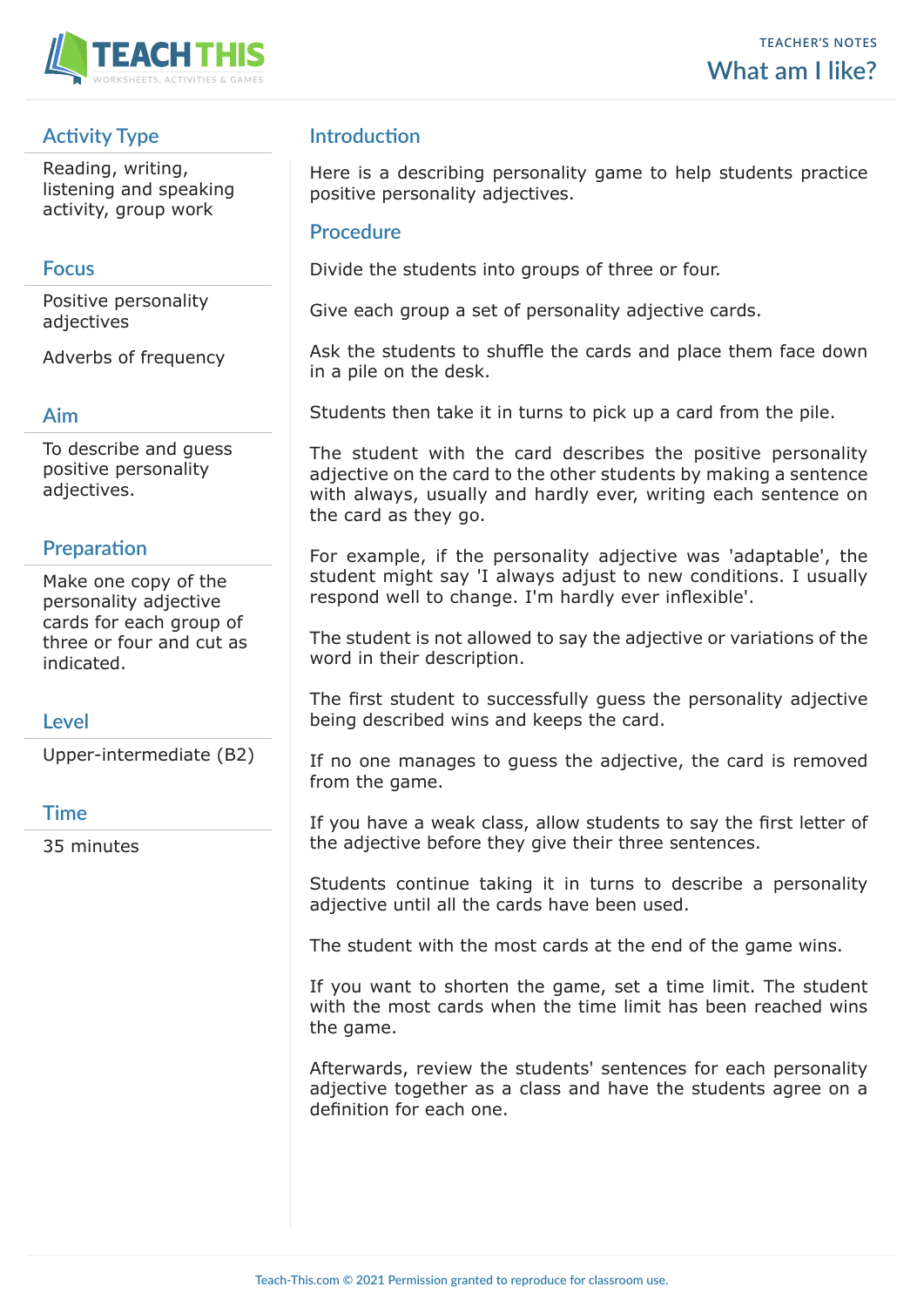

| You are adaptable.     | You are adventurous. |
|------------------------|----------------------|
|                        |                      |
|                        |                      |
|                        |                      |
| You are affectionate.  | You are ambitious.   |
|                        |                      |
|                        |                      |
|                        |                      |
| You are <b>brave</b> . | You are charming.    |
|                        |                      |
|                        |                      |
|                        |                      |
|                        |                      |
| You are compassionate. | You are considerate. |
|                        |                      |
|                        |                      |
|                        |                      |
| You are determined.    | You are diligent.    |
|                        |                      |
|                        |                      |
|                        |                      |
| You are easy-going.    | You are emotional.   |
|                        |                      |
|                        |                      |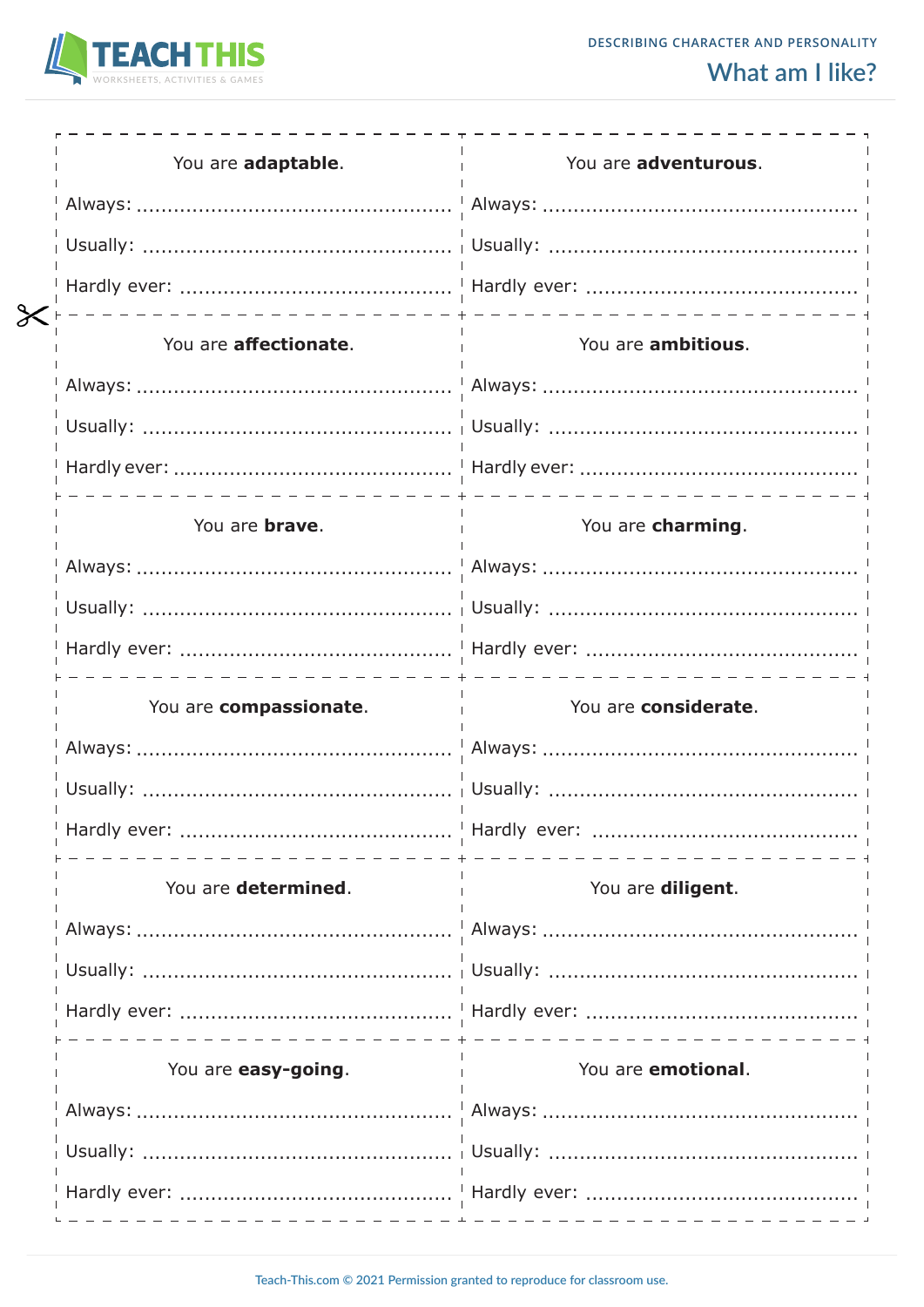

| You are faithful.    | You are frank.       |
|----------------------|----------------------|
|                      |                      |
|                      |                      |
|                      |                      |
| You are generous.    | You are honest.      |
|                      |                      |
|                      |                      |
|                      |                      |
| You are imaginative. | You are independent. |
|                      |                      |
|                      |                      |
|                      |                      |
|                      |                      |
| You are kind.        | You are loyal.       |
|                      |                      |
|                      |                      |
|                      |                      |
| You are modest.      | You are optimistic.  |
|                      |                      |
|                      |                      |
|                      |                      |
| You are patient.     | You are persistent.  |
|                      |                      |
|                      |                      |